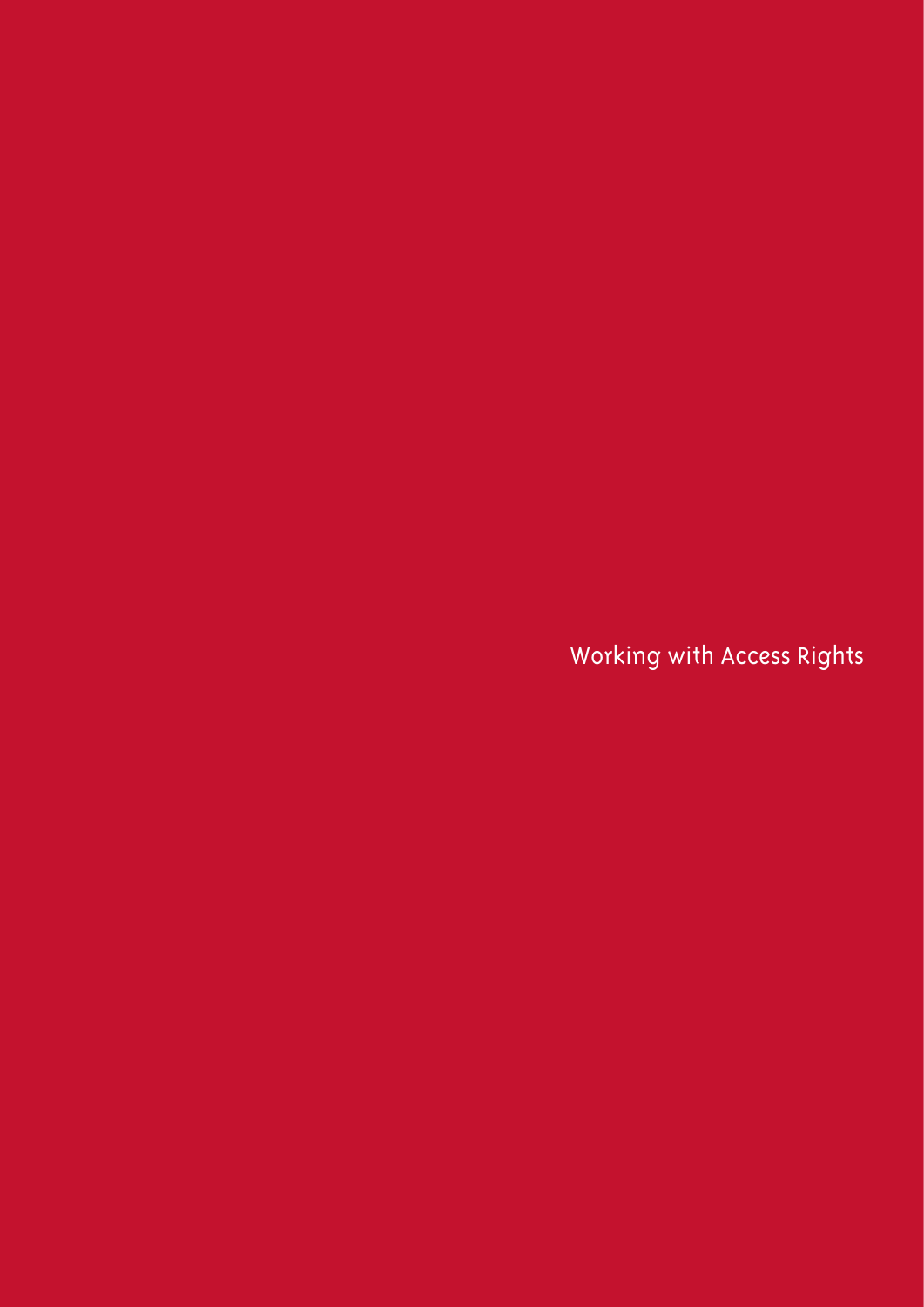# **Working with Access Rights**

The editing of documents can be limited for third parties using access rights. This function is particularly helpful if as a user you want to create documents that other users are only allowed to edit according to certain criteria. These users should for example only have the possibility of entering text or moving images. As the creator of the documents you protect them with an individual password and you can unlock the documents with the password to edit them yourself.

## Options for Access Rights

The definitions for the access rights are made in the Preferences for the function areas Document, Output, Layout & Content and Palettes. For these preferences the same rules apply as those for all other preferences. This means: All options are only valid for the current document. If no document is open, then the settings will be valid for all new documents.

## **Options for Documents**

You define general preferences for the document in the Document dialog area.

Allow Save  $-$  With this option, you define whether the document may be saved.

Allow Save As  $-$  With this option, you define whether the document may be saved under another name.

Import - With this option, you define whether text and images may be imported.

Edit Document Settings - With this option, you define whether the document settings may be changed.

Edit Preferences – With this option, you define whether the Preferences may be edited. If the option is activated, a user can change the access rights at any time, whether a password has been applied or not.

Edit Colors - With this option, you define whether the colors may be edited.

Edit Style Sheets - With this option, you define whether Style Sheets may be edited.

Note:

When the option is selected and the option Edit Text is not deactivated, it is still possible to format the text by altering the Style Sheets.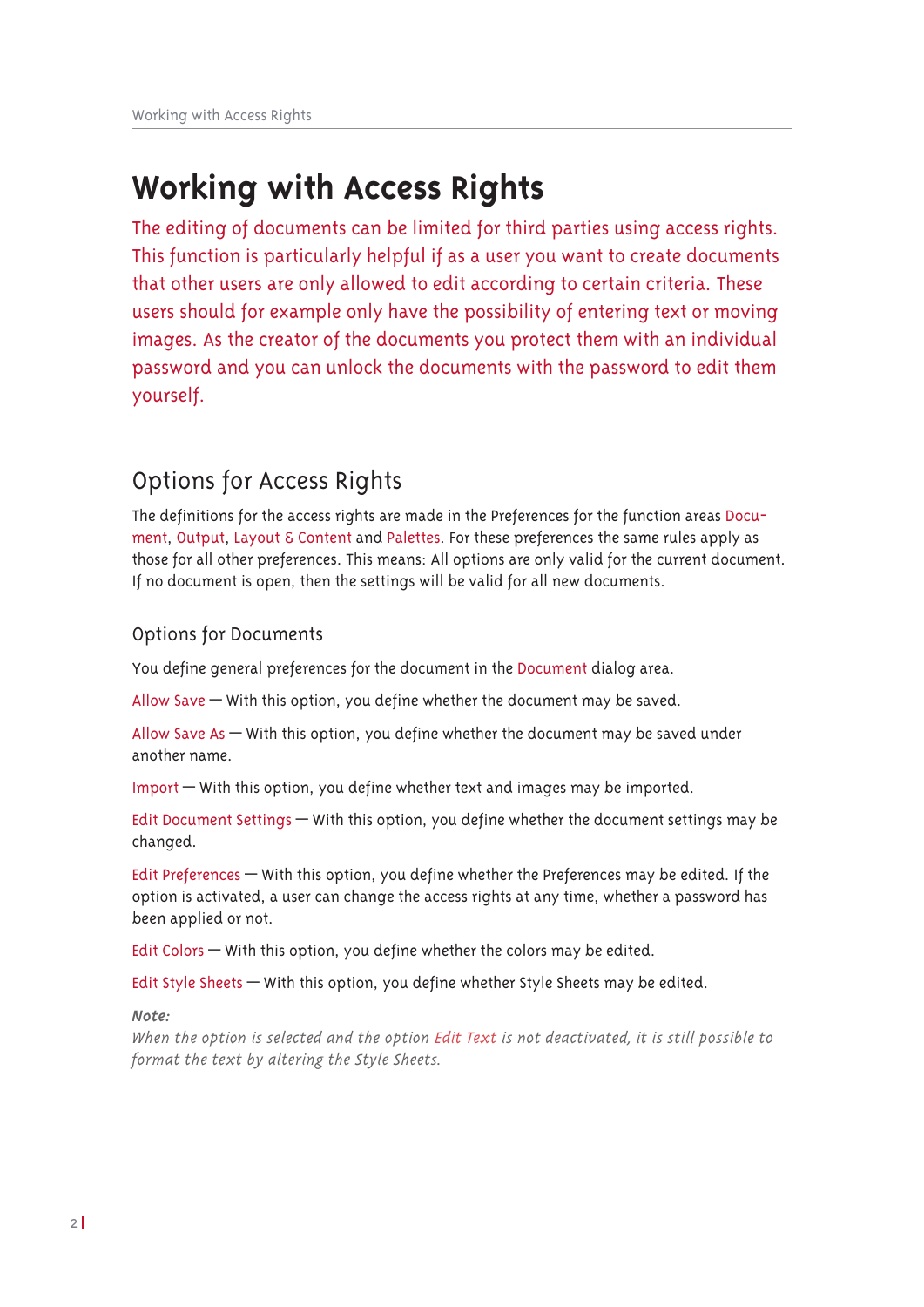## Options for Output

You define the output options for the document in the Output dialog area.

Allow Printing  $-$  With this option, you define whether the document may be printed..

Allow PDF Export — With this option, you define whether the document may be exported as a PDF file. This option has no effect on editions that do not possess any PDF export (e.g. "Free Fdition")

Allow EPS Export  $-$  With this option, you define whether the document may be exported as an EPS file.

Allow PS Export  $-$  With this option, you define whether the document may be exported as a PostScript file.

Allow JPEG/PNG Export  $-$  With this option, you define whether the document may be exported as a JPEG or PNG file.

Allow Text Export — With this option, you define whether a text chain (story) may be exported as a text file.

Allow High Resolution Output  $-$  With this option, you define whether the images in the document may be output in high resolution or preview quality.

## Options for Layout & Content

With the options in the Layout  $\epsilon$  Content dialog area, you define how the layout or the content of objects (Text, Images, etc.) may be edited.

Edit Objects  $-$  With this option, you define whether a user may edit objects at all. If the option is not selected, no new objects may be created, selected or deleted. This also goes for all Drag  $\epsilon$ Drop operations, with which for example images are placed on a document page.

Move Objects  $-$  With this option, you define whether a user may move or nudge objects.

Stretch objects – With this option, you define whether a user may stretch or resize objects.

Modify Objects  $-$  With this option, you define whether a user may modify objects.

Create Objects  $-$  With this option, you define whether a user may create objects.

Delete Obiects – With this option, you define whether a user may delete obiects.

Manage Pages – With this option, you define whether a user can manage document and Alias pages. If the option is not selected, no new pages may be added, no pages may be deleted/ removed, no Alias pages may be displayed, and no Alias pages may be assigned to a document page.

Edit Text  $-$  With this option, you define whether a user may enter or delete text. The possibilities a user has for formatting text depend on the options Module Palette and the Style Sheets Palette.

Edit Pictures – With this option, you define whether a user may edit pictures/images. If the option "Edit Pictures" is not selected, no image crop may be changed. A user can however import a new picture into an existing frame, providing the option Modify Objects is selected.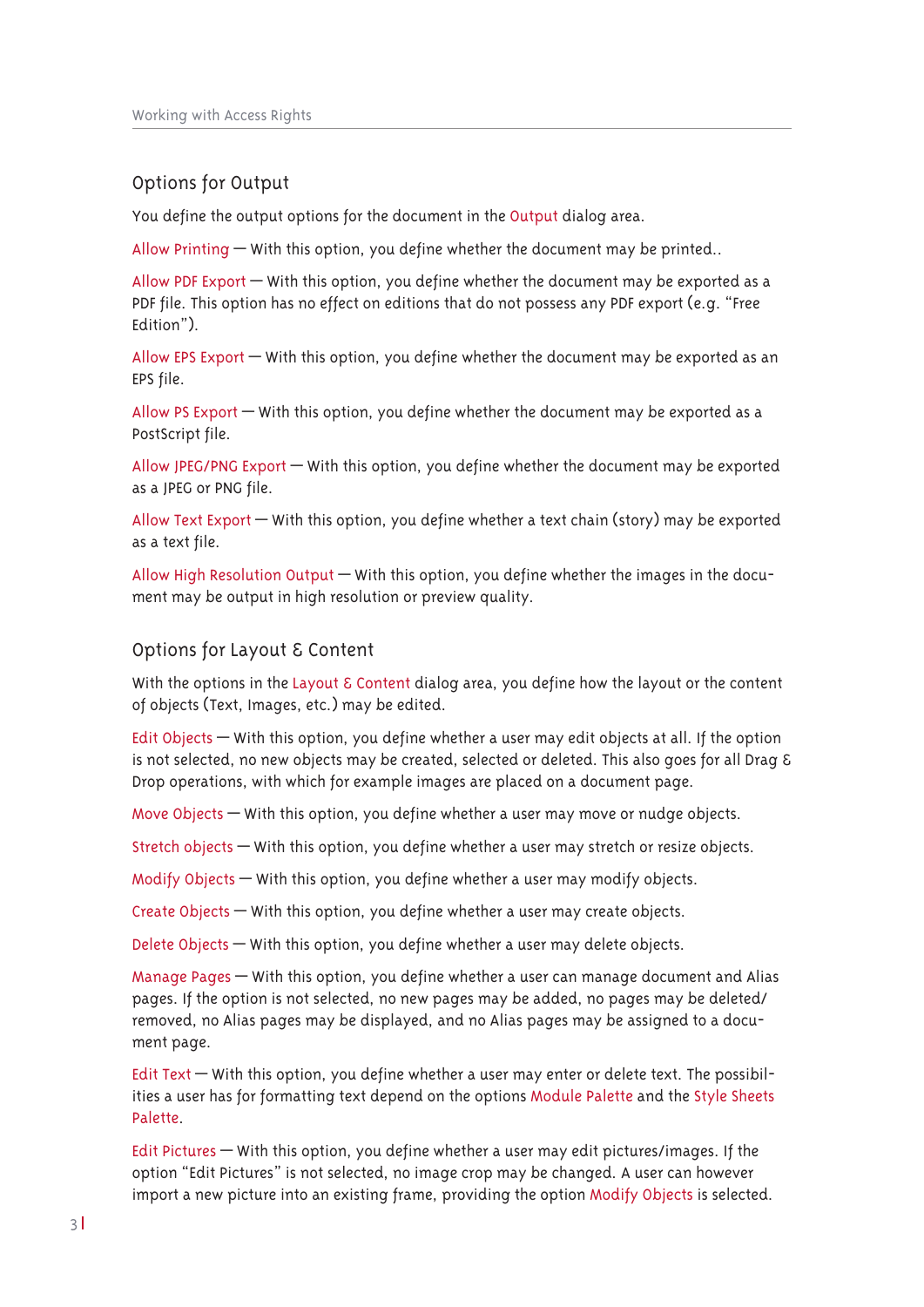Edit Tables – With this option, you define whether a user may edit the construction of a table. If the option is not selected, no cells may be selected and no settings for the table, rows, columns or cells may be made.

#### Note:

- If the option is selected and the option Module Palette is not selected, the table settings can only be selected with the context menu.
- If the option is selected and the option Modify Objects is not selected, only single cells and no table rows or columns may be selected.

## Options for displaying palettes

With the options in the Palettes dialog area, you define which palettes can be displayed. If an option is not selected, the palette will be hidden automatically when switching between documents, and the appropriate options will either be hidden or grayed out in the View menu

Module Palette — With this option, you define whether the palette can be displayed. If the option is not selected, no individual settings may be made in text, picture or object modes. The option controls the display of the menus Text, Picture, Table and Object.

Picture Palette – With this option, you define whether the palette can be displayed.

Layer Palette  $-$  With this option, you define whether the palette can be displayed. The option should only be selected when at least one option under Modify Objects is selected at the same time.

Page Palette – With this option, you define whether the palette can be displayed. The display of the Page Palette is dependant on the option Manage Pages.

Color Palette – With this option, you define whether the palette can be displayed. The option should only be selected when the options Modify Objects and Edit Text are selected at the same time.

Style Sheets Palette - With this option, you define whether the Style Sheets Palette can be displayed. The option should only be selected when the options Modify Objects, Edit Text and Edit Pictures are selected at the same time.

Search  $\epsilon$  Replace Palette  $-$  With this option, you define whether the palette can be displayed. The option should only be selected when the option Edit Text is selected at the same time. The Search & Replace options work independently of the options for formatting text. Therefore a user can exchange fonts or Style Sheets, although he is not allowed to do this by other options.

Spell Check Palette — With this option, you define whether the palette can be displayed. The option should only be selected when the option Edit Text is selected at the same time.

Character Inspector Palette - With this option, you define whether the palette can be displayed. The option should only be selected when the option Edit Text is selected at the same time.

Trapping Palette – With this option, you define whether the palette can be displayed. The option should only be selected when at least one option under Modify Objects is selected at the same time.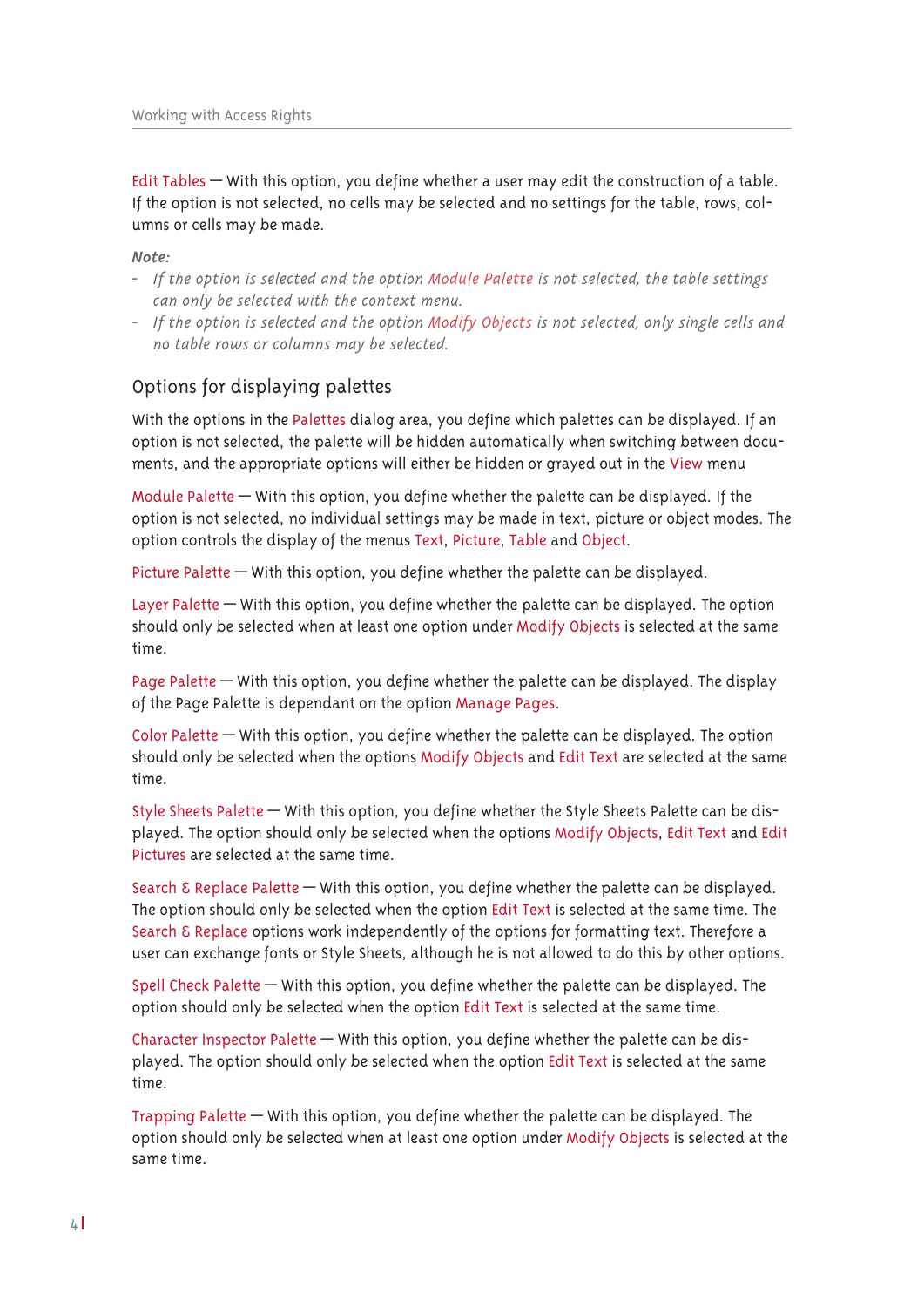## Apply Password Protection

The settings for access rights only take effect if they are protected with a password. Passwords for layers or Alias pages remain unaffected.

The settings for access rights take immediate effect when you apply a password, confirm the settings and save the file.

Users who do not possess a program version to unlock the access rights or do not know the password can only edit the document according to the criteria that have been set. To unlock the document for full editing, they must enter the password that has been defined. The "unlock" function only works for the current editing session. If they edit the document and then save and close it, the protection remains. To unlock the document permanently, the existing password must be deleted.

## Applying Access Rights

#### **Create access rights for a document**

- $\mu$ . Choose the command Edit > Preferences > Access Rights.
- 2. Choose from the options described above.
- 3. Click the Password button.
- $\mu$ . Enter a password in the Password entry field and repeat the entry in the next entry field. Choose the option Make visible to display the password in clear text on the screen.
- 5. Click OK to confirm the password.
- 6. Click OK to confirm the settings for the Preferences.

#### **Unlock access rights temporarily**

- I. Open the document with access rights.
- 2. Choose the command File  $\rightarrow$  Enable Access Rights.
- 3. Enter the Password you have defined.
- 4. Click OK to confirm the password.

#### **Change access rights for a document**

- $\mathsf{I}$ . Choose the command Edit > Preferences > Access Rights.
- 2. Choose from the options described above.
- 3. Click OK to confirm the settings for the Preferences.
- It is not necessary to re-enter the password.

#### **Remove access rights settings permanently**

- I. Unlock the access rights temporarily if necessary.
- 2. Choose the command Edit > Preferences > Access Rights.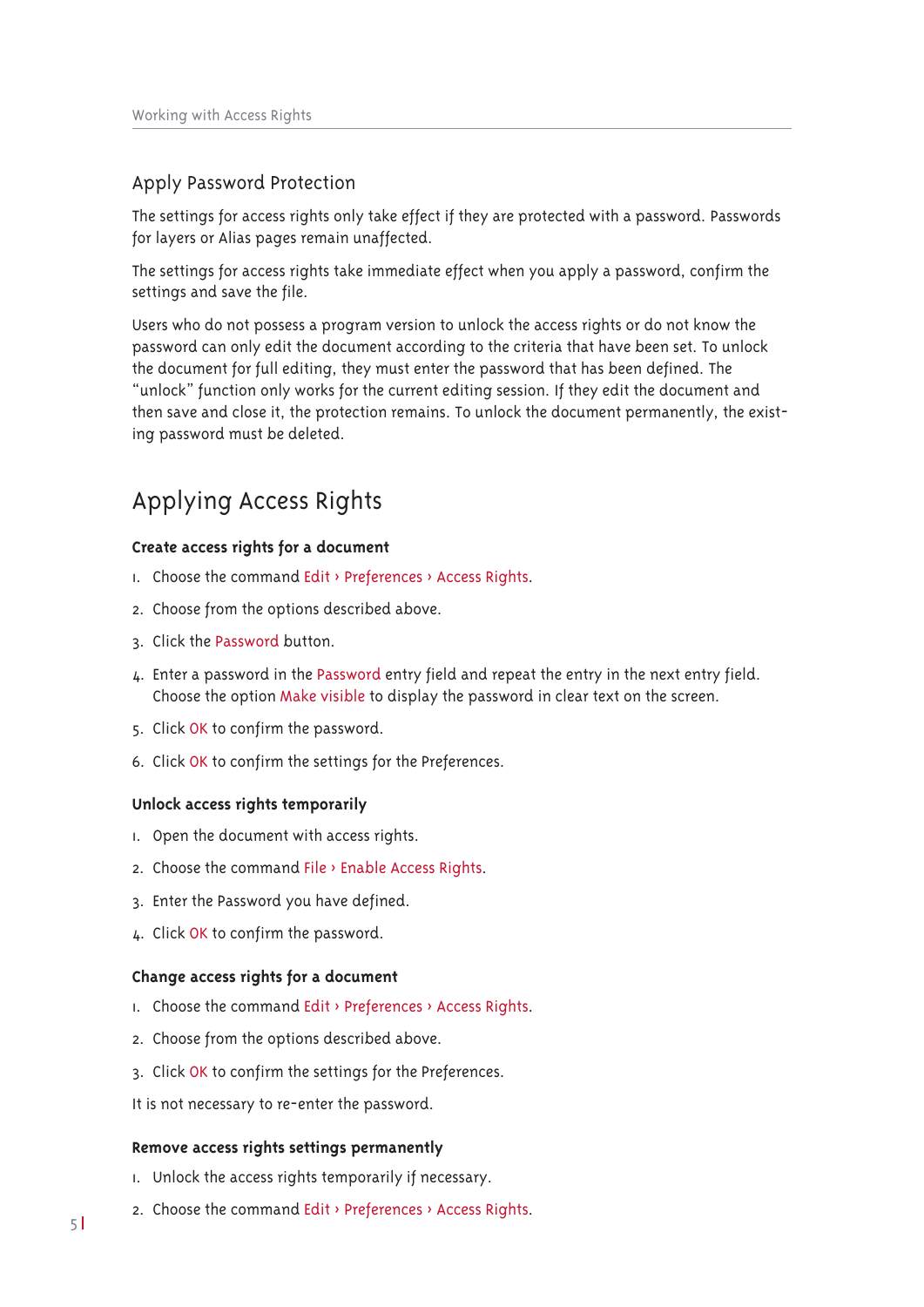- 3. Click the Password button.
- 4. Do NOT enter a password and click OK button to confirm the empty password.
- 5. Click OK to confirm the settings for the Preferences.

The access rights for the document are now permanently removed, although the corresponding options are selected in the Preferences. These will be reactivated when a new password is entered.

## Tips and Tricks for Access Rights

- Think up a concept for applying the password or use one password for all documents. This will make your work easier.
- Save a backup copy of the document without the password, as if you forget the password the document can never be unlocked!
- If you choose the option Edit Preferences, you can test the effects of the different options for access rights immediately, if you confirm the Preferences with OK. Then you don't have to save and re-open the document with every alteration of the access rights.
- If you set the access rights when no document is open, these settings will take automatic effect on all new documents.
- The access rights have a global effect on all objects of the same type. If for example you want to define that the user may only edit certain texts or images, you must set protection for the content of the other text and picture objects and perhaps also lock their position on the page. Please see the descriptions in the chapter Working with Objects and/or Working with Layers.
- If you want to define that the user is allowed to edit only certain Alias pages or none at all, you can protect the Alias pages with a password. Please see the descriptions in the chapter Working with Pages.
- Users of a "Free Edition" are not able to switch off the access rights temporarily or permanently due to the program version. Users of other versions can only do this by using the password. You can therefore at any time pass the documents on to third parties, who can edit them with the free of charge "Free Edition".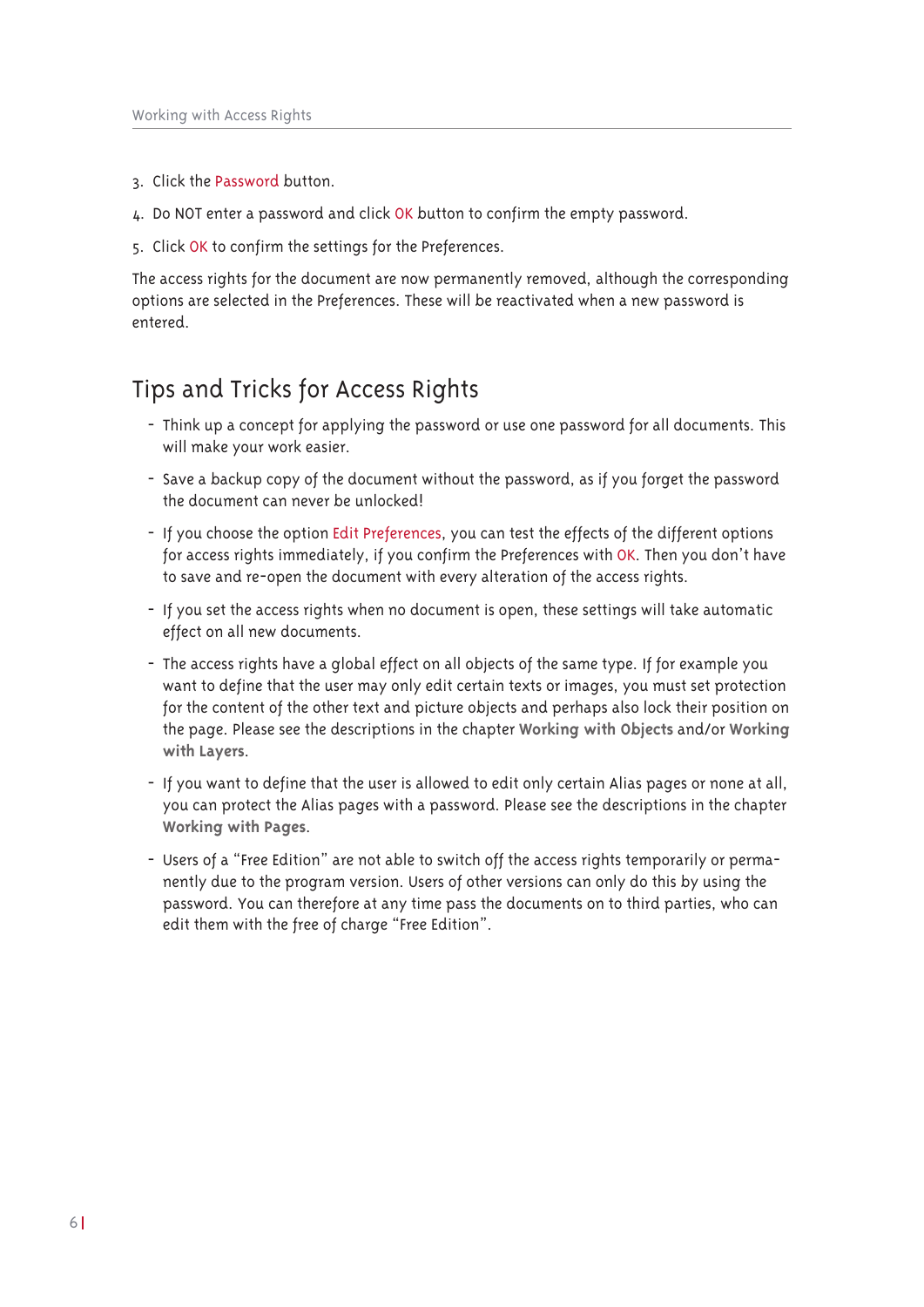## Notes for the creation of template documents

## Introduction

You can limit the editing options for open documents with the help of access rights. The advantage of this technology lies in the fact that you can redefine an existing layout as a template in just a few minutes. This does however have the prerequisite that in the layout construction certain aspects have been considered that will also enable further editing at a later date.

Here with very few exceptions it is irrelevant whether you have created the layout in VivaDesigner or in another program (e.g. Adobe InDesign) and then imported it to VivaDesigner. The procedure is always the same:

### Step 1:

Work out a concept to define which editing options you want to give to a user for a document. Every document can have different editing options.

#### Step 2:

Apply the access rights concept to the layout. Check in existing documents if all points have been addressed in the concept.

### Step  $3$ :

Apply access rights to the document.

Step 4:

Check the functionality of the access rights to ensure that all the required options are available to the user

## Conceptual Hints

When creating and preparing documents you should always consider which options a user will have, based on the access rights for document editing. If for example, based on the access rights, the user:

- cannot create his own pages and/or objects, all the necessary pages and/or objects must be available in the document.
- cannot stretch or resize objects, all text objects must be so created that they can display the required amount of text.
- cannot move/nudge objects, the layout must be so constructed or adapted that the position of dependant objects is calculated automatically.
- cannot apply individual attributes to text, all the necessary Style Sheets must already be available in the document.
- cannot apply any attributes to text, the appropriate sample text must be available and possess the necessary attributes.

With this background, you may need to adapt the construction of existing documents without changing the layout. when creating and preparing the templates, you should always take into consideration that another user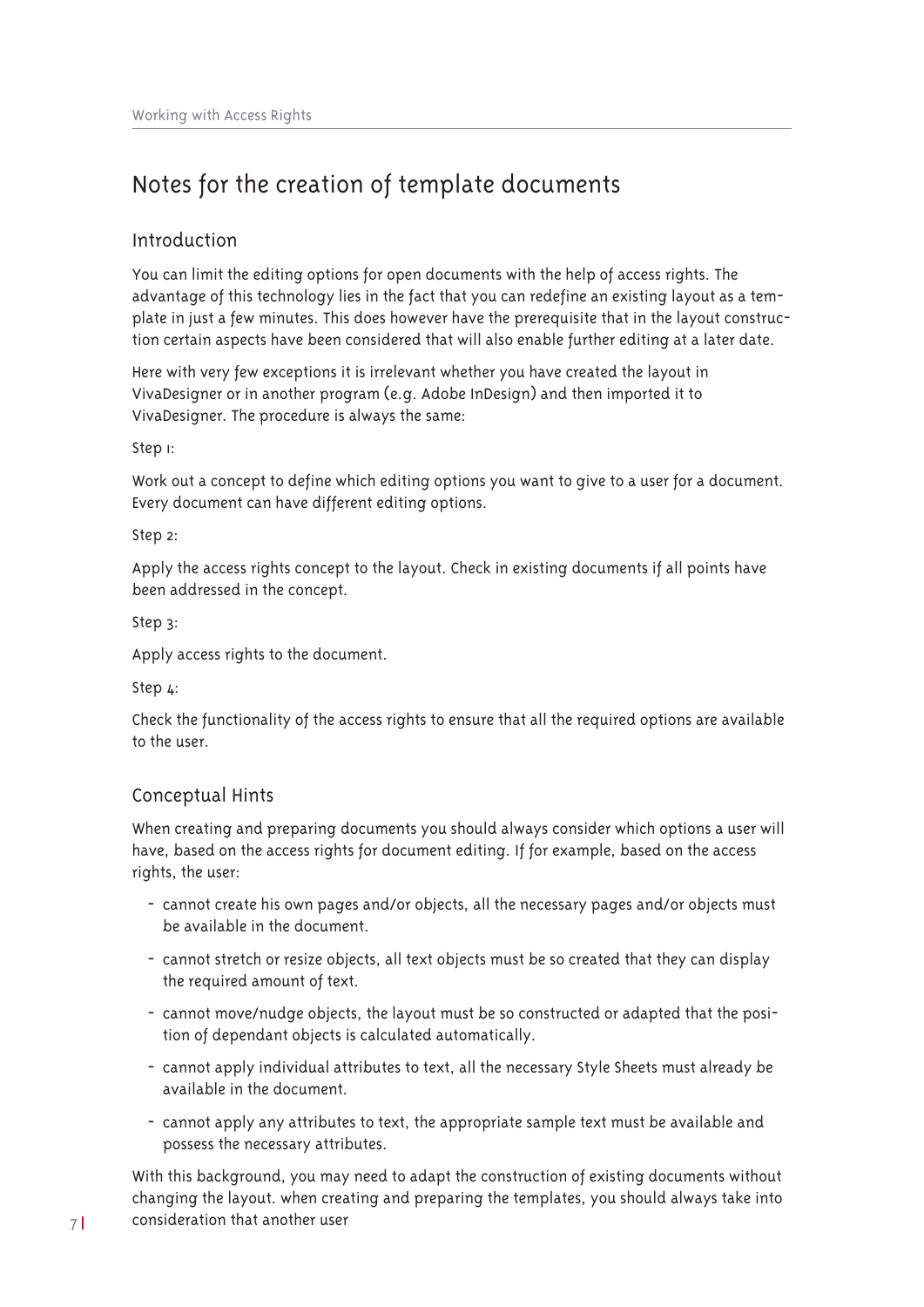- must be able to find his way through your document and edit it without any initiation or training.
- may have less functions at his disposal for the editing of the document, depending on his access rights.
- may only change the document in the ways prescribed by you.

The user will only get along in your document if he can immediately identify which functions are available to him. This includes working with pages, objects, text, Style Sheets or images.

#### Hints for document pages

- Delete all unnecessary document pages.
- Delete all unnecessary Alias pages, insofar as the user has access to the Page Palette.
- Protect Alias pages with a password if necessary.

#### Hints for objects

- Delete all objects from the working area so as not to confuse the user.
- Objects which are repeated on different pages and should not be edited can be placed on Alias pages.
- All other objects that are not to be edited can either be protected or placed on special layers which are then locked
- Alternatively you can place all the objects that are to be edited on one layer, and lock all the other layers. In both cases you don't have to protect the layer with a password if you don't give the user the possibility of selecting a layer. Do however ensure that when you save the document, you have selected the layer that the user is later to edit.

#### Hints for graphic and picture objects

- Graphic objects should be drawn as graphic objects and not as empty picture objects. Otherwise the impression is created that one can/should import images into these objects.
- Check whether you want to fill picture objects with example images, or whether you will just provide the user with empty picture objects. Please remember that when importing images the scaling options will be taken over automatically if an image has already been imported into a picture object. This is also a possibility for predefining the scaling for a picture object.

#### Hints for text objects

- Work out a concept for sample text. Check whether you want to fill text objects that the user will edit with sample text and how you assign attributes to it. Remember that all text that the user does not delete or edit will also be output later.
- Work out a concept for dynamic ordering of elements. Check whether the layout should automatically adapt if the user enters more or less text:
- The headline and following text should not be placed in separate text objects if the length of the headline is variable.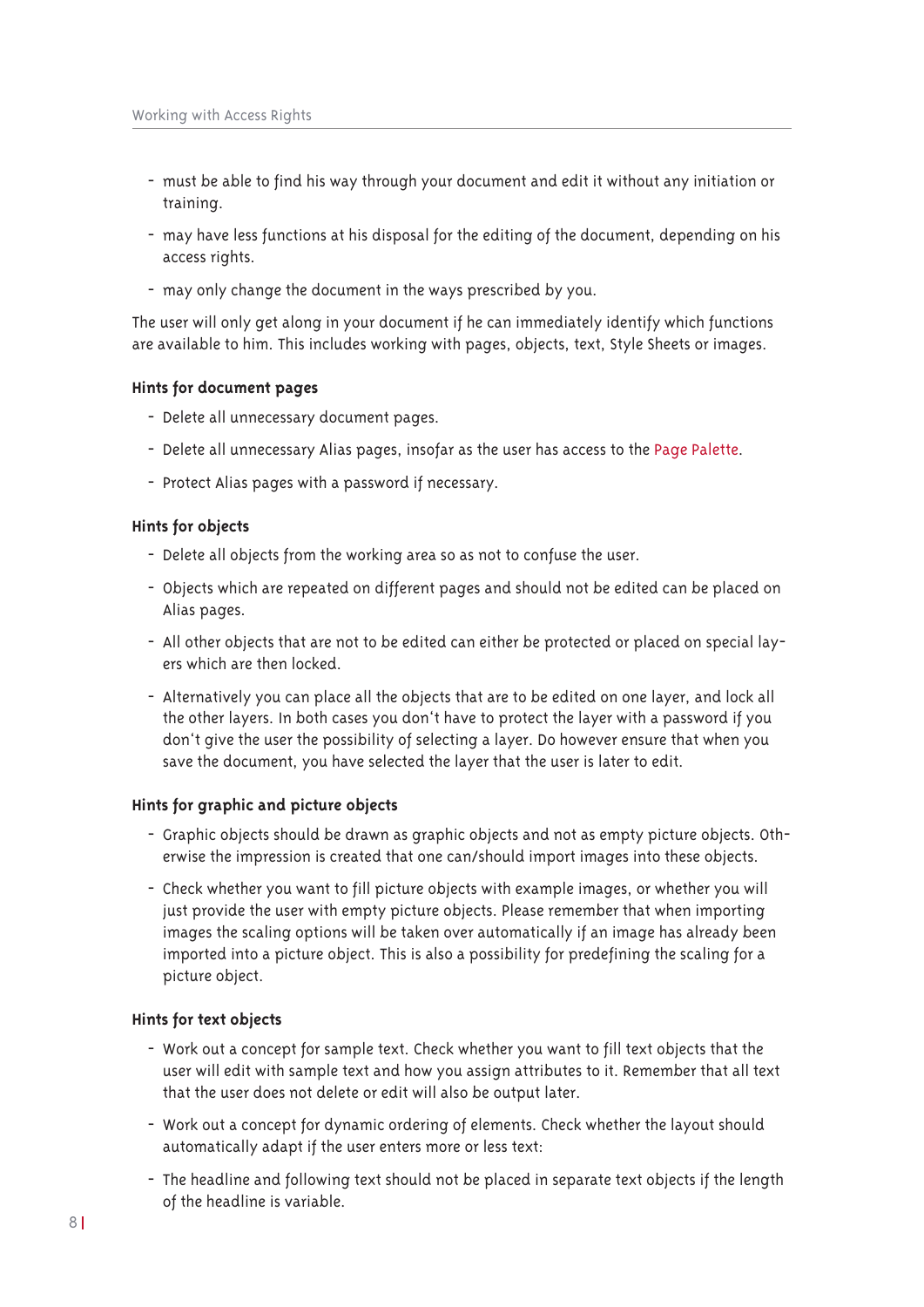- Pictures/images should be anchored in the text (as floating objects) if the image position is dependant on the amount of text.
- Images and text can be placed in tables with a fixed height and so defined that the height of the images is adapted to suit the text length. For this purpose the height of the row for text must be set to Auto and the height of the row for images must be set to 100%.

### Hints for text style sheets

- Only use Style Sheets to assign attributes to the text if the user can only assign Style Sheets to his text. With the option View > Text > Visualize Style Sheets you can check very quickly to which text Style sheets have been assigned.
- Choose Style Sheet names whose function can be recognized. (e.g. Headline, Body text,  $etc.$ ).
- Where possible, use the predefined names in the program for text Style Sheets if the document will be used in different countries. These names are translated automatically when the program interface language is changed.
- Create Character Style Sheets for Bold, Italic, Superior, Inferior, when such attributes are to be used in the text and the Module Palette is deactivated.
- Text that the user may not edit (e.g. on protected Alias Pages or locked layers) should not be assigned with Style Sheets, as errors or text overflow in text objects and tables could occur if the user has by chance been allowed to edit Style Sheets.